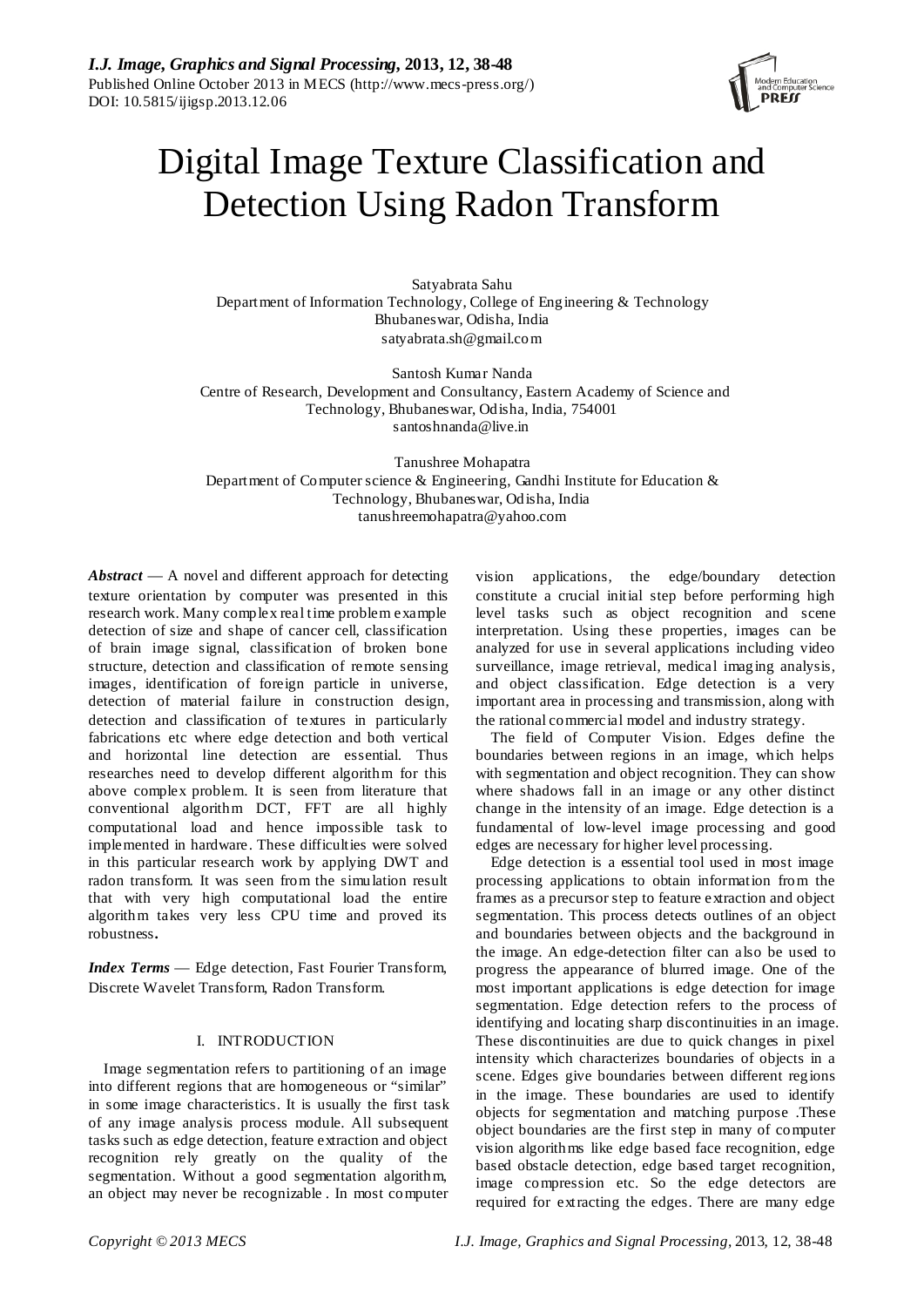detection operators available .These operators identifying vertical, horizontal, corner and step edges. The quality of edges detected by these operators is highly dependent on noise, lighting conditions, objects of same intensities and the density of edges in the scene. These problems can be solved by adjusting various parameters in the edge detector and changing the values of threshold for what an edge is considered. No method has been proposed for self-adapting these values. These operators are very sensitive to noise and edges that contain high frequency contents. So removal of noise is required that may result in blurred and distorted edges. A wide range of operators are available that can extract the edges from noisy image. But these edges are less accurate. That is due to the presence of noise they extract false edges. They do not find the boundaries of object having small change in intensities values. That result in poor localization of edges. So the operator is required that identify such a gradual change in intensities. So there are problems of false edge detection, problem due to noise, missing of low contrast boundaries, high computational time etc.

In Many Complex real time Problem like detection of size & shape of cancer cell, classification of brain image signals, classification of broken bone structure,& classification of remote sensing images e.t.c. where edge detection & both vertical & horizontal line detection are essential.

Conventional algorithm like DCT, FFT are all highly computational load & hence impossible task to implement in hardware. This is the main axiom of this research work to get good result in edge detection & to reduce the complexity associated with conventional transformation algorithm.

The remainder of the paper is organized as follows. In section II, a review of the necessary background required to effectively implement our algorithm is presented. The proposed algorithm is described in Section III. After that, application of the proposed algorithm is discussed in section IV, and we draw our conclusion in the last section.

### II. BACKGROUND

most computer vision applications, the edge/boundary detection and image segmentation constitute a decisive initial step before performing high level tasks such as object recognition and scene interpretation. The separation of the image into object and background is a critical step in image interpretation. When we imitate the human visual system by using computer algorithms, quite a lot of problems can be encountered. Segmentation subdivides an image into its constituent regions or objects. The level to which the subdivision is carried depends on the problem being solved. That is, segmentation should stop when the objects of interest in an application have been isolated [38, 39].Color image segmentation is usually the first task of any image analysis process. All subsequent tasks such as edge detection, feature extraction and object recognition rely heavily on the quality of the segmentation. Without a good segmentation algorithm,

an object may never be recognizable.

## *A. Edge Detection Methods*

Edge is part of an image that contains significant variation. The edges provide important visual information image intensity is often proportional to scene radiance, physical edges are represented by changes in the intensity function of an image .The most common edge types are steps, lines and junctions. Edge detection process detects outlines of an object and boundaries between objects and the background in the image.

## *B. Classical Methods*

Classical edge detectors have no smoothing filter, based on a discrete differential operator. The Sobel operator is the most known among the classical methods. The Sobel edge detector applies 2D spatial gradient convolution operation on an image. Popular works in this category include the algorithms developed by Sobel, Prewitt, Kirsch, Robinson, and Frei-Chen.

## *C. Nonlinear Methods*

These methods includes edge-detectors that leave the linear territory in search of better performance. Nonlinear methods based on the Gaussian filter and images convolved with Gaussian filter for a smoothing purpose. Perona [20] proposed a scale space representation of an image based on anisotropic diffusion. This is achieved by making the diffusion coefficient in the heat equation a function of space and scale.

# *D. Statistical Methods*

Konishi [6] formulated the edge detection as a statistical inference in his research work. This statistical edge detection is data driven. He gave conclusion that edge detection is formulated as a discrimination task specified by a likelihood ratio test on the filter responses.

Bezdek et al. [7] described edge detection as a composition of four steps: conditioning, feature extraction, blending, and scaling. They found that understanding the geometry of the feature extraction and blending functions is the key to using models based on computational learning algorithms such as neural networks and fuzzy systems for edge detection.

Santis [8] proposed a statistical edge detection algorithm using a linear stochastic signal model derived from a physical image description. The advantage of this method is that it exploits the estimated local signal characteristics and does not require any overall thresholding procedure.

## *E. Line Edge Detectors*

As mentioned earlier, line edges correspond to local maxima of intensity function in the image and are of great use in the identification of image features, such as roads and rivers in remote sensing images, as well as the contactless paper counting. Most of line edge detectors are limited to thinning algorithms, and designed for binary images and a few for grey images. The main problem is that they usually yield edges which are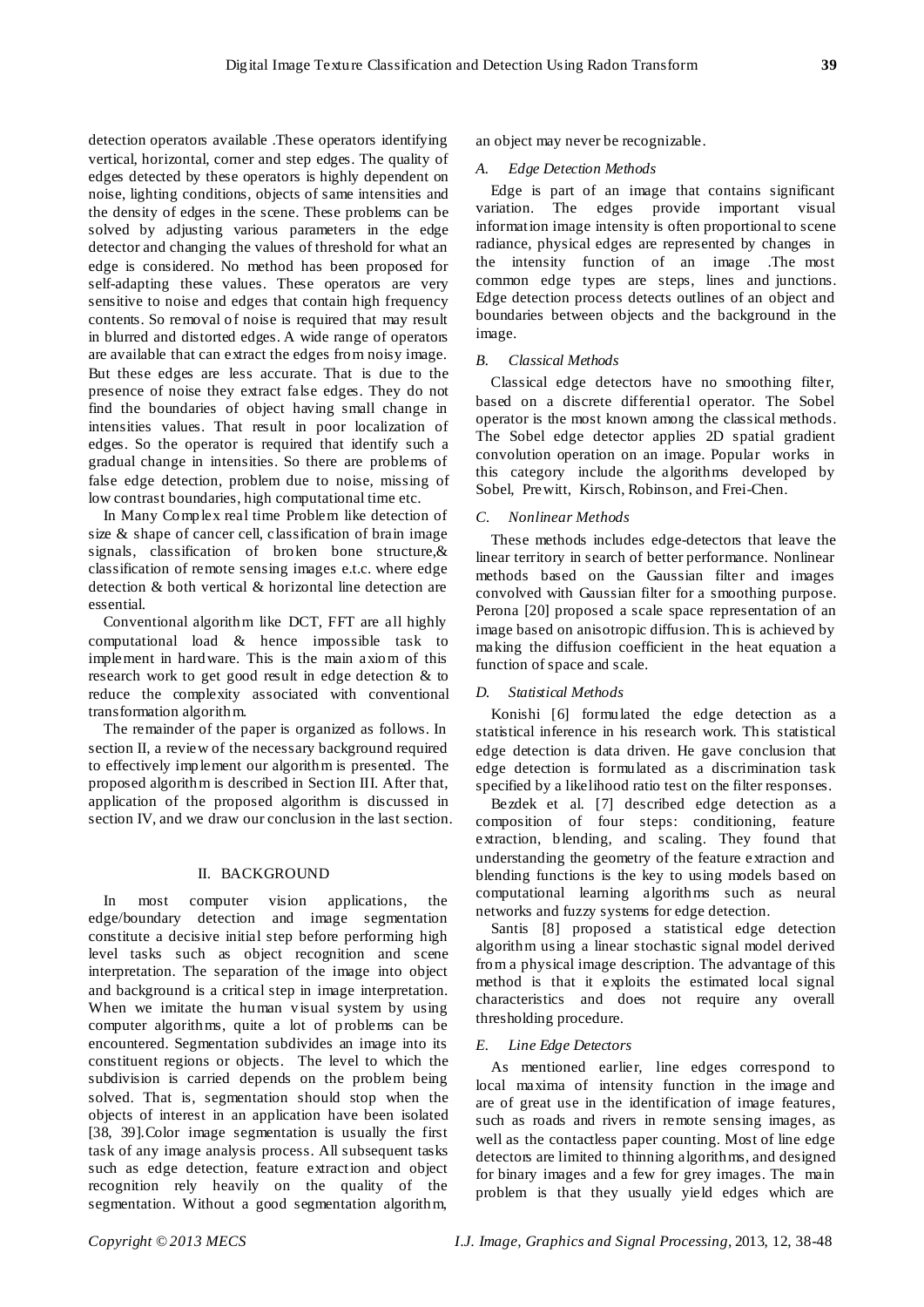not located accurately enough and they do not perform well in complex images such as remote sensing images.

Haralick [21] proposed an algorithm based on polynomial fitting. The image was fitted by a linear combination of discrete bases of Tchebychev's polynomial of order less than or equal to three. Lines occur at pixels having zero-crossings of the first directional derivative taken in the direction that maximizes the second directional derivative. Giraudon [22] proposed an algorithm for detecting a line at a negative local maximum of the second derivative of the image, rather than a zero-crossing of the first derivative. He estimated the second derivative by convolving the image with the difference of two Gaussians having close scales. The search for a negative maximum is performed along the gradient direction. The main problem with Giraudon's detector [22] comes from the use of the gradient since at the peak point, the gradient value is too small to be used. Using a 1D ideal roof model and Canny's criteria, Ziou [23] derived an optimal line detector. Koundinya and Chanda [24] proposed an algorithm based on combinatorial search. The basic idea behind this algorithm is to locate lines that maximize an ad-hoc confidence measure. The confidence measure of a candidate pixel is proportional to the number of pixels in its vicinity having a different grey intensity than the candidate pixel. They examined three strategies for combinatorial search: conventional tracking, best-first, and depth-first. According to the results, the best-first strategy seemed to provide more complete edges.

# *F. Multi Resolution Methods*

Multi-resolution methods based on repeating edge detection for several scales of the Gaussian filter to achieve a quality performance. Schunck [11] proposed an algorithm for the detection of step edges using Gaussian filters at multiple scales. But loses a lot of important details which may exist at smaller scales [2]. Witkin [12] proposed the study of edge detection as a function of scale, and led to algorithms that combine edges for better edge detection. Bergholm [13] proposed an algorithm which uses the Gaussian filter and combines edge information moving from a coarse-tofine scale, called edge focusing, To avoid blurring process is to start with edges detected at the coarse scale and gradually track or focus these edges back to their original locations in the fine scale [2]. Lacroix [14] proposed scheme to avoid the problem of splitting edges is by tracking edges from a fine-to-coarse resolution. Only validated edges are then tracked through the scales. It avoids the problem of splitting edges, but introduces the problem of localization error as it is the coarsest resolution that is used to determine the location of edges. Williams and Shah [15] proposed a scheme to find edge contours using multiple scales. It specifies the number of scales to be used and the relationship between these scales, but not the best way to choose the value of  $\sigma$  and under what conditions [2]. Goshtasby [16] proposes an algorithm that works on a

modified scale-space Representation of an image. The major problem is the need for a considerable amount memory to store the three-dimensional (3D) edge images [2]. Jeong [17] proposed a scheme that automatically determines the optimal scales for each pixel before detecting the final edge map. It does result in reduced performance when it comes to detecting straight lines in vertical or horizontal directions and also Cloud Computing is so named because the information being accessed is found in the "Clouds", and does not requires a user to be in a specific place to gain access to it. Companies may find that has the disadvantage of lowspeed performance [2]. Deng [18] proposed an adaptive Gaussian filtering algorithm for edge detection. The major drawback is that it assumes the noise is Gaussian with known variance. In practical situations, however, the noise variance has to be estimated, but it is very computationally intensive [2]. Bennamoun [19] determined the optimal scale and threshold, of the hybrid detector, by deriving a cost function which maximizes the probability of detecting an edge for a signal and simultaneously minimizes the probability of detecting an edge in noise [2].

### *G. Gussian Based methods*

Gaussian-based edge detectors are developed based on some physiological observations and important properties of the Gaussian function that enable to perform edge analysis in the scale space. Marr [9] proposed an edge detector based on Gaussian filter, by using Laplacian of Gaussian (LOG) function as filter. LOG is an orientation-independent filter that breaks down at corners, curves, and at locations where image intensity function varies in a nonlinear manner along an edge. There are advantages in its output.

Yuille [10] proved that with the Laplacian, the Gaussian function is the only filter in a wide category that does not create zero-crossings as the scale increases. Canny [3] proposed a scheme for combining the outputs from different scales. Canny's edge detection causes the algorithm to be slightly more sensitive to weak edges, but more susceptible to spurious and unstable boundaries wherever there is an insignificant change in intensity [2].

### *H. Coloured edges methods*

Koschan [25] proposed a scheme based on review of techniques for the detection and classification of edges in colour images. The techniques used for this can be subdivided on the basis of their principle procedures into two classes: monochromatic-based techniques and vector-valued techniques.

### *I. Wavelet Based methods*

As it was mentioned, analysing an image at different scales increases the accuracy and reliability of edge detection. Focusing on localized signal structures, e.g., edges, with a zooming procedure enables simultaneous analysis from a rough to a fine shape. Progressing between scales also simplifies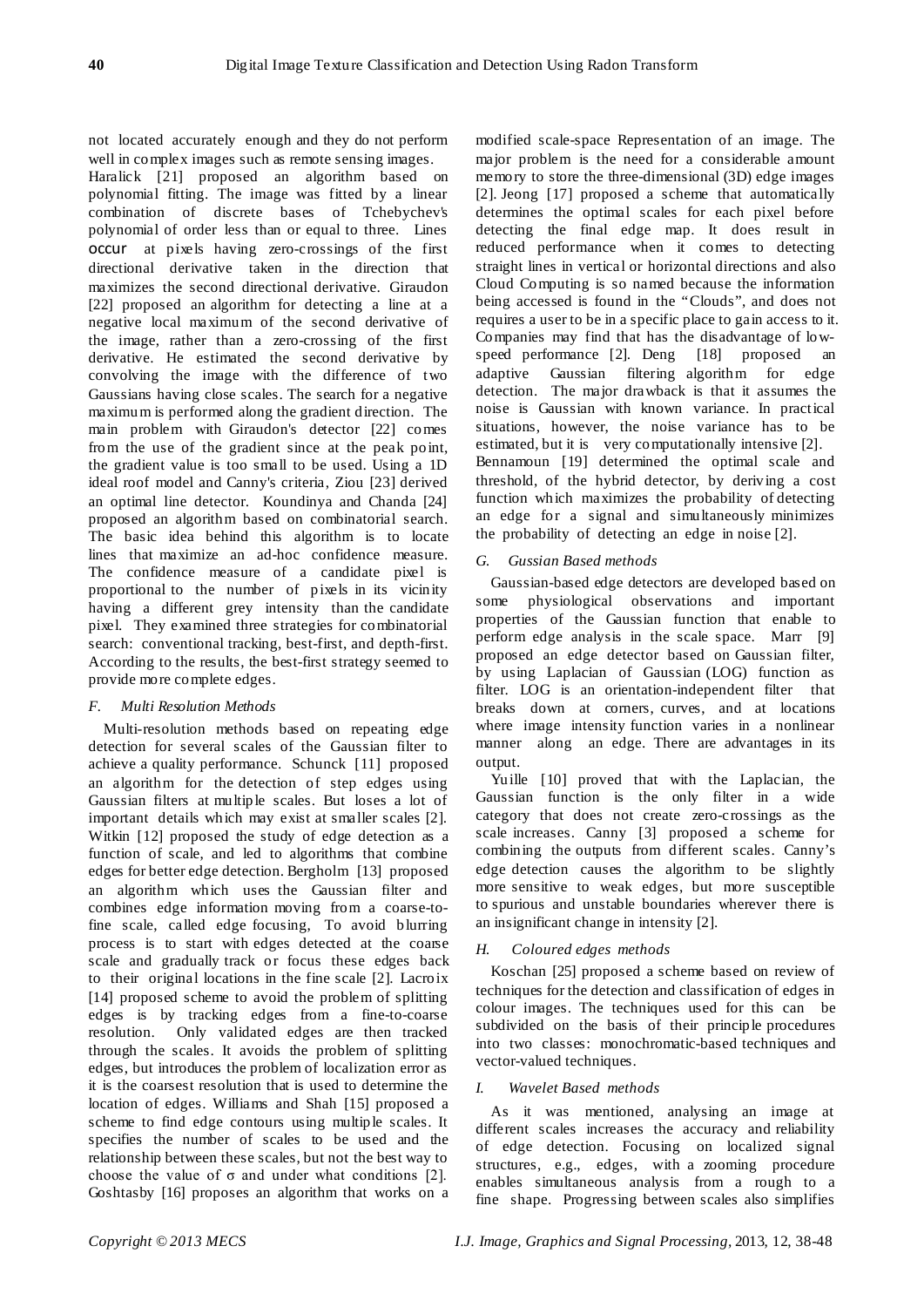the discrimination of edges versus textures. Because of having this ability, wavelet transform is an advantageous option for edge detection in different applications. Wavelet-based multi-resolution expansions provide compact representations of images with regions of low contrast separated by high-contrast edges. Additionally, the use of wavelets provides a way to estimate contrast value for edges on a space-varying basis in a local or global manner as needed.

In the context of image processing, wavelet transform (WT) is defined as the sum over the entire of rows and columns (i.e. spatial domain) of the image intensity function multiplied by scaled and shifted versions of the mother wavelet function. It results in coefficients that are function of the scale and shifts. In other word, WT maps the image into a space with two variables: scale and shift. The scale represents the function by compressing or stretching it, and denotes its features in frequency domain, while the shift corresponds to the translation of the wavelet function in the spatial domain (i.e. row or column). There is a correspondence between scale and frequency: a low scale shows the rapidly changing details of the intensity function with a high frequency, and a high scale illustrates slowly changing coarse features, with a low frequency. Therefore, WT acts as a mathematical microscope‖, in which one can monitor different parts of an image by just adjusting focus on scale. An important property of WT is its ability to focus on localized structures, e.g. edges, with a zooming procedure that progressively reduces the scale parameter. In this way, coarse and fine signal structures are simultaneously analysed at different scales.

Heric and Zazula [40] presented an edge detection algorithm using Haar wavelet transform. They chose Haar wavelet as the mother wavelet function, because it was orthogonal, compact and without spatial shifting in the transform space. By applying WT, they presented the intensity magnitude variation between adjacent intervals on a time-scale plane. Positive or negative peaks in time-scale representations were called modulus maxima. Their values indicated the edge slope and width. A significant difference within a short interval was presented as large maximum value. They linked the marked maxima over the time-scale plane and then applied an adaptive threshold for each scale to detect the edge maxima lines. The position of modulus maximum at the lowest detected scale determines the edge position.

Furthermore, Heric and Zazula [40] centred on edge continuity by deploying a priori knowledge about edges and applying computational models rather than a local detector. They proposed edge linkage into a contour line with signal registration in order to close edge discontinuities and calculate a confidence index for contour linkages. Registration is a procedure of searching spatial transformation from a source image into a target image with the intention to find best alignment between the two images. The success of alignment depends on a similarity measure

which measures locally or globally the degree of similarity between source and target images. They expected two row or column pixels taken from adjacent image rows or columns are very similar. If an edge influences one of them it probably does the same in the other one, and vice versa. When trying to register such two pixels, a low amount of change (adjustment) is expected. If the opposite happens, the registered pixels apparently reflect different characteristics, for example, it is not likely that they contain linked pieces of the same edge. They used the sum of squared differences (SSD) as a measure for uniformity.

Shih and Tseng [41] combined a gradient-based edge detection and a wavelet based multi-scale edge tracking to extract edges. The proposed contextual filter detects edges from the finest scale gradient images and then, the edge tracker refines the detected edges on the multi-scale gradient images.

From Literature Review it is found that wavelet application is already applied in many images like segmentation, edge detection, compression in multiscale images, however DWT application is very less in particularly mulltiscale edge detection.

One of the major disadvantages of the Fourier transform is the lack of localization in what the Fourier transform considers phenomena in an infinite interval. Basically, it decomposes a signal in plane waves, which oscillates infinitely with the same period and these waves do not have local characteristics. Another major flaw in the Fourier analysis is the separate description and representation of time and frequency.

The wavelet transform is quite similar to the Short Time Fourier Transform (STFT) except the window is not fixed as in STFT. The wavelet transform is more flexible and it can be any chosen function, can be shifted and dilated to analyze signals. Wavelets can be interpreted as small waves abstractly expressed in a zero mean value. The wavelet transform map a time function into a two dimensional function of a and b. The parameter a is called the scale and it scales a function by compressing or stretching it. The parameter b is called the translation of the wavelet function along the time axis.

A wavelet function  $\psi(t)$ , can be written as

$$
\psi_a(t-b) = \frac{1}{\sqrt{|a|}} \psi(\frac{t-b}{a})
$$
\n(1)

Where a is the scaling factor, b the translation along the axis and  $\frac{1}{\sqrt{n}}$  is a normalized factor.

## III. DWT EDGE DETECTION

Significant intensity changes in an image normally occur at different spatial resolution or scales. Conventional edge detectors select a special spatial mask that detects edges at a particular resolution. A small mask edge detector is susceptible to noise and produces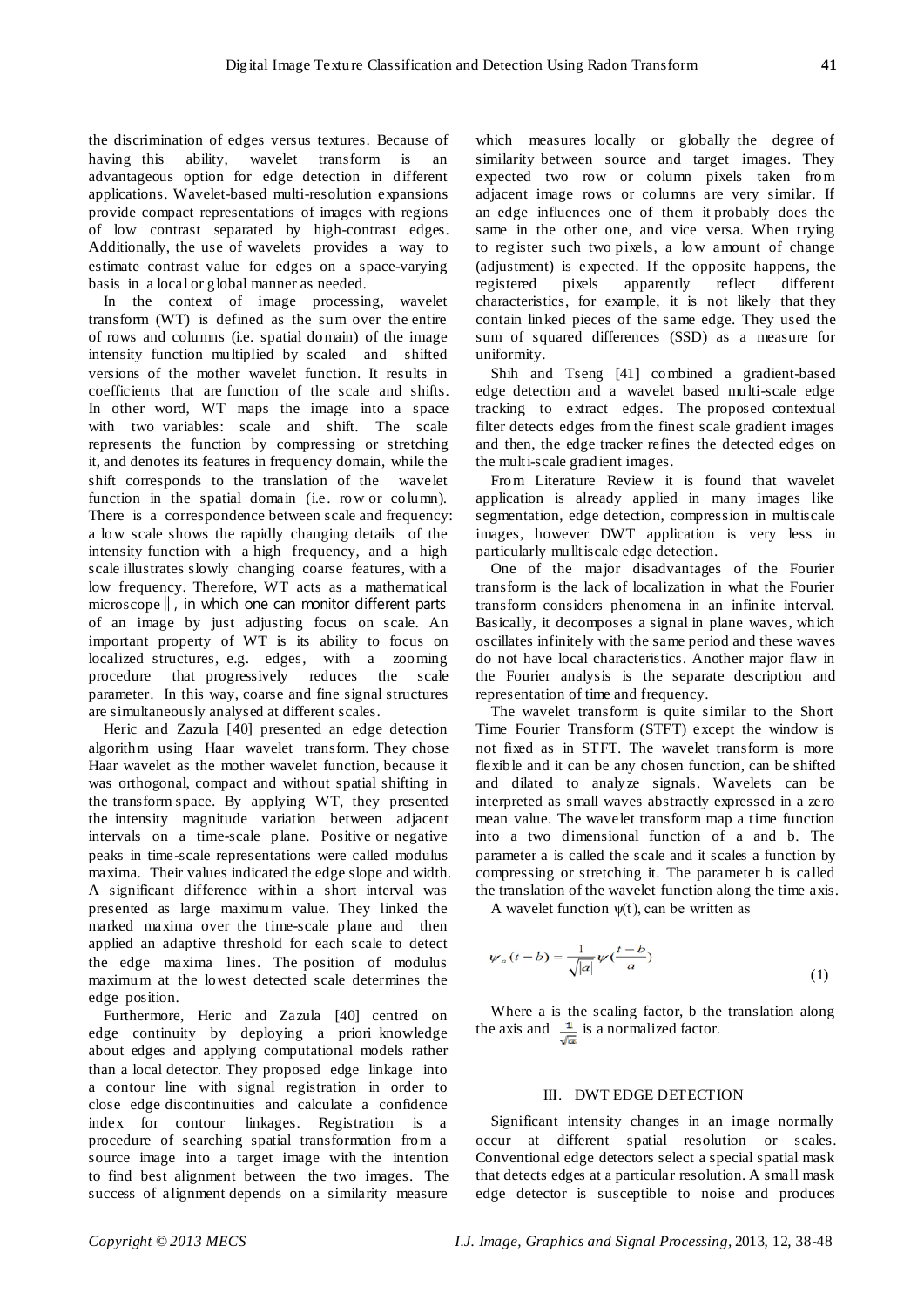spurious edges. In contrast, to that a large mask edge detector is relatively robust to noise, but distorts the edges and may not detect some finer details. Thus it is very difficult to detect edges with a single spatial edge mask.

The edge preserved de-noising lends itself to a wavelet-based procedure for edge detection. The edge in a signal gives rise to peaks in the high pass filter outputs or the detail sub-bands at concordant locations. This is a characteristic of the DWT. In other words, edges give rise to peaks across several levels of details at coordinate values that moves to the left by a factor of one half at every transition from a finer scale to a coarser scale. The stronger the edge, the higher are the peaks in the DWT. Consequently, an edge can be found from the wavelet transform by identifying peaks at concordant locations.

The wavelet transform of  $f(x)$  at the scale s and position x, computed with respect to the wavelet  $\Psi^{\alpha}(x)$ is defined by

$$
W_s^a f(x) = f * \psi_s^a(x)
$$
 (2)

The wavelet transform with respect to  $\Psi^b(x)$  is

$$
W_s^b f(x) = f^* \psi_s^b(x)
$$
\n(3)

Therefore we derive that

$$
W_s^a f(x) = s \frac{d}{dx} (f * \theta_s)(x)
$$
\n(4)

$$
W_s^b f(x) = s^2 \frac{d^2}{dx^2} (f * \theta_s)(x)
$$
\n(5)

The wavelet transforms  $w_g^{\alpha} f(x)$  and  $w_g^b f(x)$  are, respectively, the first and second order derivatives of the signal smoothed at the scale s. The 2-D smoothing function is defined as any function  $\Theta(x,y)$  whose integral over x and y is equal to 1 and converges to 0 at infinity. The image  $f(x, y)$  is smoothed at different scales s by a convolution with  $\theta_s(x, y)$ . The gradient vector computed is given by  $\nabla (f * \Theta s)(x, y)$ . Edges are defined as points  $(x_0, y_0)$  where the modulus of the gradient vector is maximum in the direction towards which the gradient vector points in the image plane.

We define the two wavelet functions as

$$
\psi^1(x, y) = \frac{\partial \theta(x, y)}{\partial x} \tag{6}
$$

$$
\psi^{2}(x, y) = \frac{\partial \theta(x, y)}{\partial y}
$$
\n(7)

$$
\psi_s^{-1}(x, y) = \frac{1}{s^2} \psi^1(\frac{x}{s}, \frac{y}{s}), \psi_s^{-2}(x, y) = \frac{1}{s^2} \psi^2(\frac{x}{s}, \frac{y}{s}) \text{ and } f(x, y) = L^2(R^2)
$$
(8)

Therefore the wavelet transform are as defined as above are

$$
W_s^1 f(x) = f * \psi_s^1(x, y)
$$
\n(9)

Therefore we prove that

$$
\begin{pmatrix} W_s^1 f(x, y) \\ W_s^2 f(x, y) \end{pmatrix} = s \overrightarrow{\nabla} (f * \theta_s)(x, y)
$$
\n(10)

Hence the edge points can be located from the components  $W_s^1 f(x)$  and  $W_s^2 f(x)$  of the wavelet transform is to help users to create a community for managing contents located inside or outside their local networks.

It is perceived that the wavelet transform is an important tool for analysis and processing of nonstationary signals. The wavelet transform in its continuous form can accurately represent minor variations in signal characteristics, but it is data intensive. Critically sampled version of continuous wavelet transform, known as standard DWT, is very popular for de-noising and compression in a number of applications.

Its computational simplicity through fast filter-bank algorithms, and non-redundancy though there are certain signal processing applications e.g. Edge detection where achieved through radon transform.

The radon transform is projections of an image matrix along specified directions [10]. The Radon Transformation is a fundamental tool which is used in various applications such as radar imaging, geophysical imaging, non-destructive testing and medical imaging [32].A projection of a two-dimensional function  $f(x,y)$  is a set of line integrals [31]. The radon transform computes the line integrals from multiple sources along parallel paths, or beams, in a certain direction. The beams are spaced 1 pixel unit apart .To represent an image, the radon transform takes multiple, parallel-beam projections of the image from different angles by rotating the source around the centre of the image. Projections can be computed along any angle. The 2-D radon transform is the integral transform that computes the integral of a function along straight lines. Every straight line can be represented as

$$
(X(t), Y(t)) = t(\sin\alpha, -\cos\alpha) + s(\cos\alpha, \sin\alpha) \tag{11}
$$

Where s is the singed distance from the origin to the line and  $\alpha$  is the angle between the normal of the line and x-axis.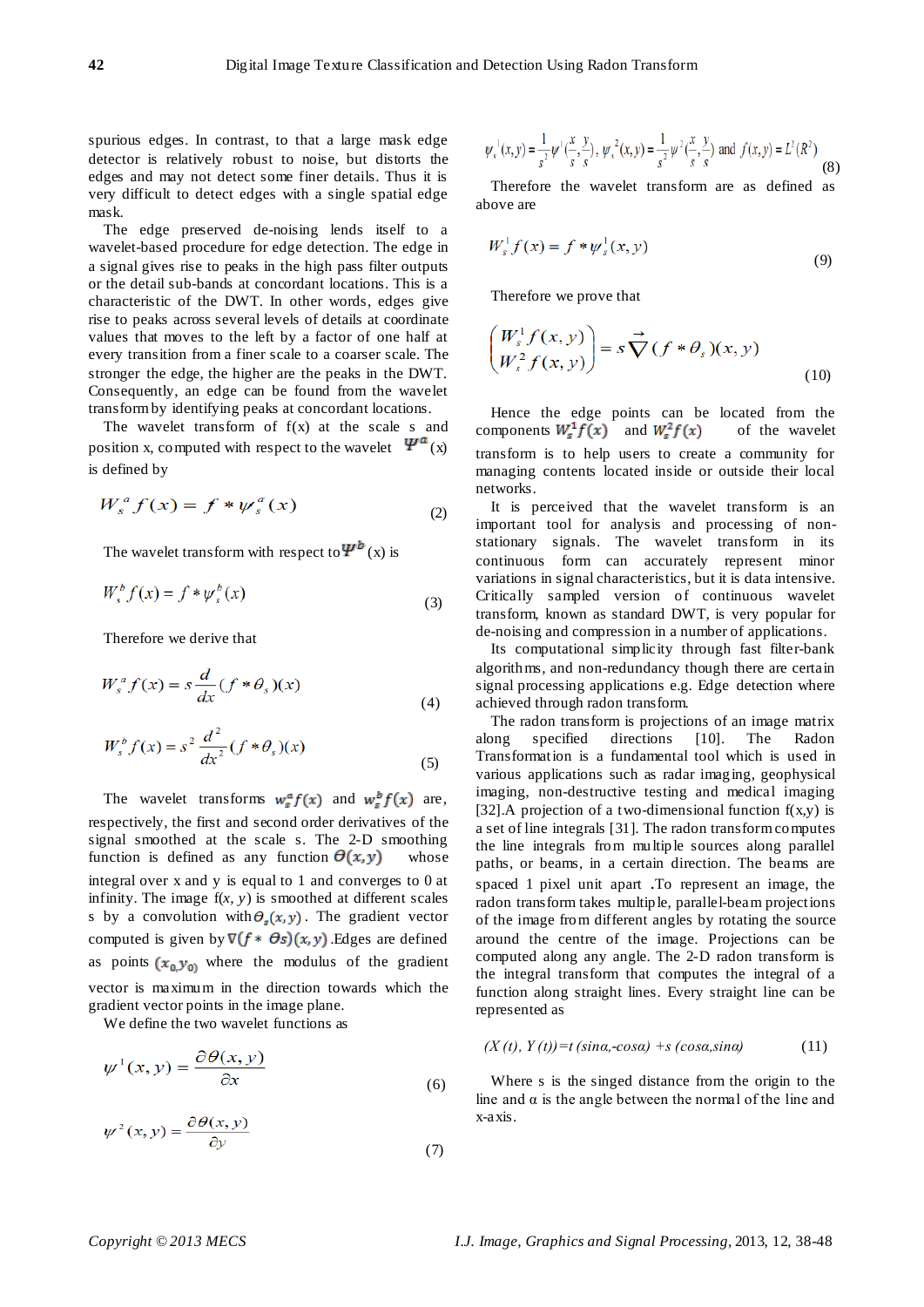

Figure:1

Radon transform of a function $(x,y)$ on the plane is defined by

$$
R(f) (a, s) = \int_{-\infty}^{\infty} f\big(X(t), Y(t)\big) dt.
$$
\n
$$
\begin{bmatrix} x' \\ y' \end{bmatrix} = \begin{bmatrix} \cos \theta & \sin \theta \\ -\sin \theta & \cos \theta \end{bmatrix} \begin{bmatrix} x \\ y \end{bmatrix}
$$
\n(12)

Where The Radon transform is a special case of image projection operations [33]. It has found wide applications in many areas such as tomographic reconstruction. It has also been applied to many computer vision areas, such as image segmentation, structural extraction by projections, determining the orientation of an object, recognition of Arabic characters [34] and 1-D processing, filtering and restoration of images [35], [36]. Al-Shaykh and Doherty [39] used the Radon transform for invariant image analysis. By combing the Radon transform and singular value de-composition (SVD), they developed an efficient invariant analysis method. In this work, we have four major reasons to adopt the Radon transform. First, as in [37], the Radon-pixel image brings a large advantage to achieving global geo-metric affine invariance. This is because the Radon-pixel image has more geometric information than the original pixel image. It can be seen that one Radon-pixel corresponds to a line segment which needs two pixels in the original image to describe. Second, a single Radon-pixel contains the information of a line segment in the original image. This property makes Radon-pixels more robust to image noise and it also fits our motivation of using global features to describe textures. Third, the dimension of Radon-pixel representation is much lower than that of the original image. For an n -pixel image, the number of Radonpixels is about  $O(\sqrt{n})$ . Finally, the Radon transform is invertible. In principle, the original image can be roughly recovered from its Radon-pixel image. The invertibility is the chief characteristic that distinguishes the Radon transform from other transformations such as SIFT. In summary, the Radon transform converts a pixel represented image into an equivalent, lower dimensional and more geometrically informative Radon-pixel image, which is a good basis of defining invariant features.

#### IV. SIMULATION AND RESULTS

In this research work the entire simulation was done using matlab 2012 simulation environment and matlab image processing toolbox. The database selected in this work contains 6 multiple texture classes. All the textures are taken in the format graphics interchange format represents the entire database contains all types of multiple textures. The entire simulation contains many steps including initialization, data acquisition, classification and pixel orientation etc. The primary step of simulation is discussed first.



Figure:2

First we will compare the results we are getting from applying Fast Fourier Transformation and Discrete wavelet Transformation while doing edge detection on 2d scale image and multiscale images.



Figure:3

After doing simulation of multi-scale images, we found that FFT is not giving good results in Multi-scale images as it may not achieve the threshold level.

Hence we conclude that FFT is not good for detection of edges in multi-scale images. Now we will apply another method that is discrete wavelet transform for detection of edges in multi-scale images.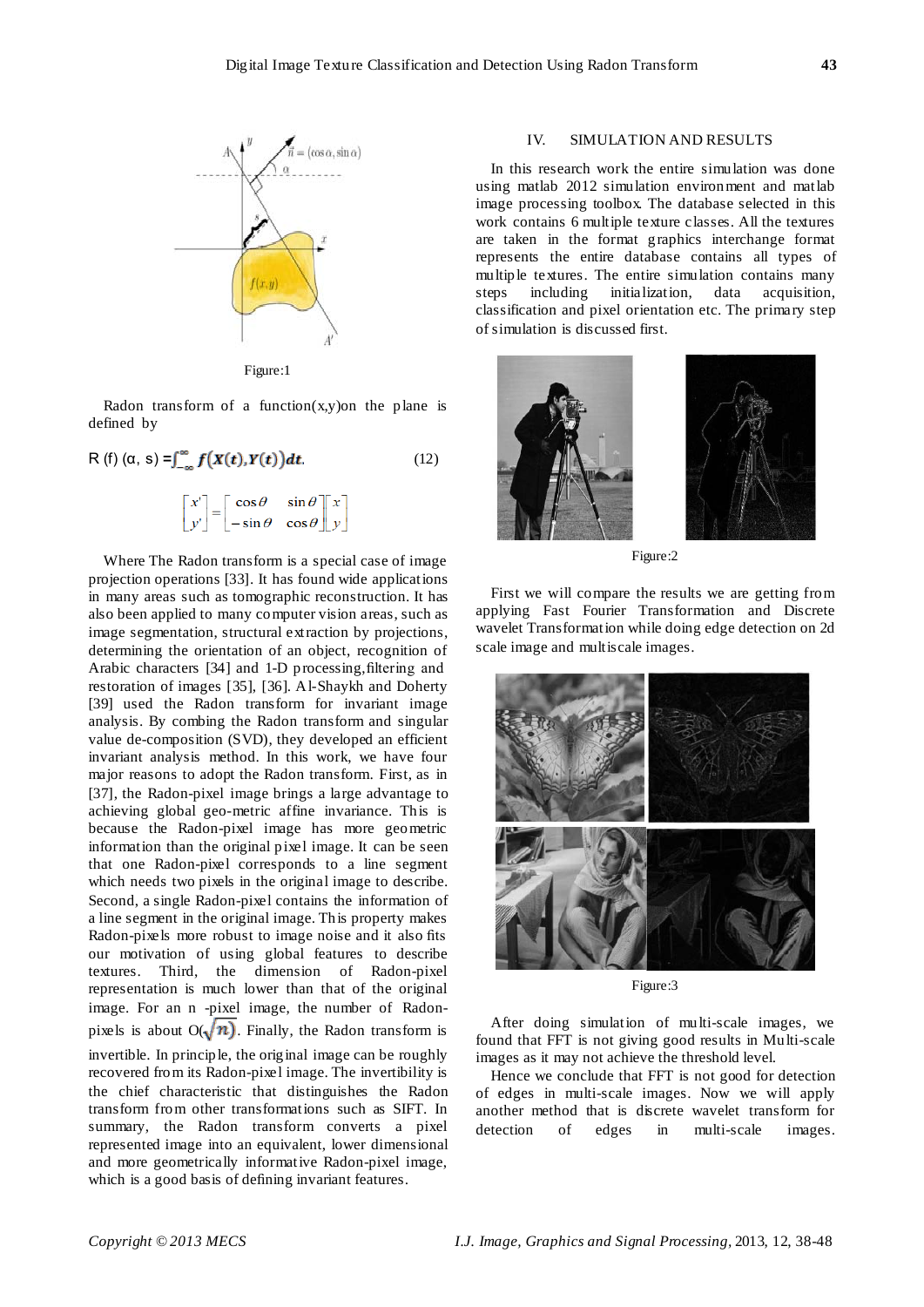

Figure:4

According to figure (4) 6 different multiple textures selected for texture analysis. All the specimens were made gray scale images 512x512 pixels. Matlab functions were employed to serve some special actions detecting texture shapes. To determine texture shapes the image should be passing through a edge detection filter to finding its edge. In This research work wavelet approach is followed to finding the edge of an image particularly. It is found from literature that wavelet application is better choice for multi-scale image detection as compared conventional edge detection filter.

The Imread() function was used to open graphic file of almost any format and read the intensity of pixels as two dimensional array (M by N array) or a three dimensional (M x N x 3 array) in current work space. After initialization of image the image are examined by the wavelet edge detection algorithm and edges are found.

Fig 5. represents analysis of a women image of pixel of (512 x 512) figure 5 (a) represents its original image and figure 5 (b) represent figure women image using wavelet algorithm. From the edges it was found that many horizontal and vertical lines not detected. To minimize this complexity radon transform was used to detect the non visible texture. Figure5 (c) represents the texture classification using radon transformation. In transformation plot the location of each bright spot will correspond to one or many strong line in the original image. If this strong peaks in radon transform matrix were found then orientation of texture would be clear. Figure 5 (d) represents all the projection of radon transform represented in a linear scale. It was found that the strong horizontal and vertical lines with its appropriate values. For more clarity if we plot the maximum value of absolute value radon transform then it is given the clarity of texture orientation in a 2D figure. Figure 5 (e) represents the entire progression of the radon transform in a 2D scale. Furthermore to compare the radon projection value historical analysis also done and it is found that the lines are detected correctly of the original image. It is conclude that some weak texture, texture-less species and strong texture are classified and detected.

According to Figure (6) there was four numbers of peaks were found, out of them a peak whose intensity is very large at direction of  $185^\circ$ , which showed texture of the woman image has a more definite orientation , where in monkey image no texture were found and also it is proved from its histogram analysis.



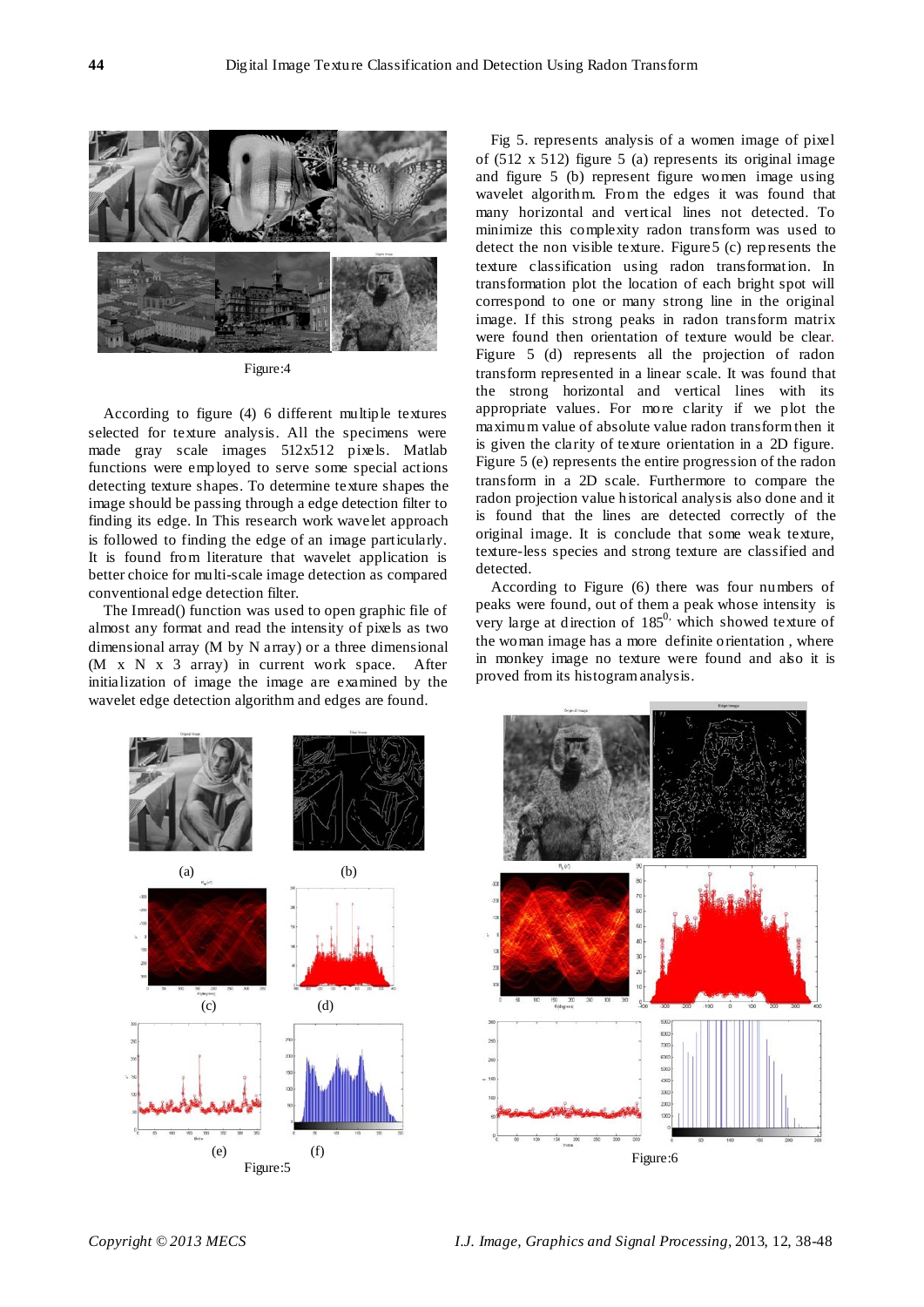

At the same time there are peaks found near  $145^{\circ}$  and  $175<sup>0</sup>$  though not strong as shown figure aquarium Figure(7) and figure butterfly Figure (8). Which showed there might be some texture trends along this two direction and can be verified by tangential selection images from above selected images. In that same image from angle 0 to 140 and 200- 250 showed that the texture is weak or texture less as because there was any strong peak find in the plot ranged angle.



## Figure:10

Similar type of result also discussed and examined in different images which are shown in figure town Figure (9) & figure home Figure (10) respectively. It was found that there were no big difference in texture intensity among this species and this could be interpreted as some kind of objects there. Furthermore a computational complexity analysis has been made for its future application in hardware. It was found that in woman image Figure (1) the CPU time taken 0.883026 seconds, aquarium image Figure (2) take 0.917884 seconds, butterfly image Figure (3) take 0.929372 seconds, town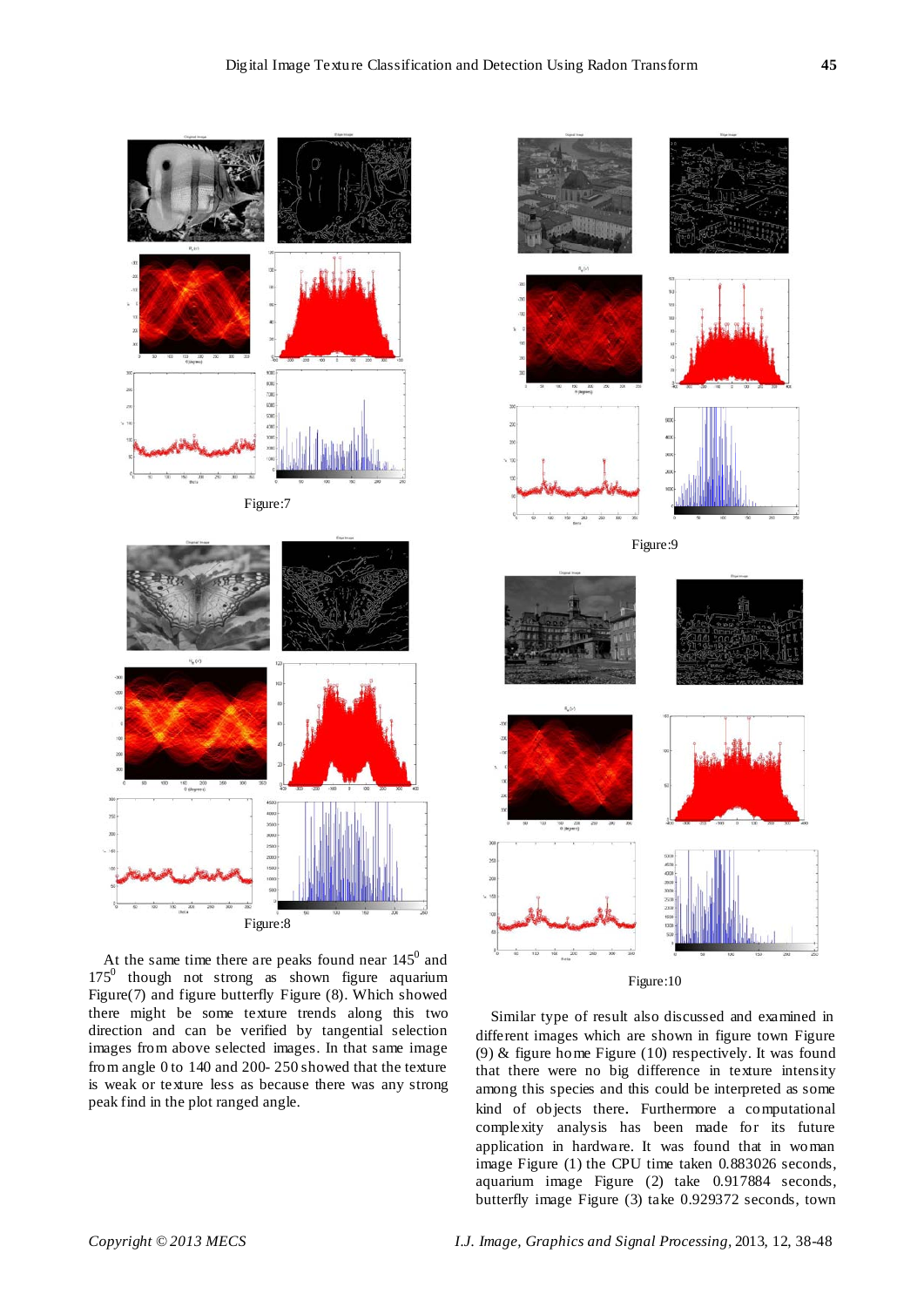image Figure(4) take 0.945372 seconds, home image Figure(5) take 0.899736 seconds and Monkey image take 0.946164 seconds. From this analysis it is found that for multi-scale image analysis wavelet is a suitable tool for texture classification and line detection using radon transform.

### V. FUTURE WORK AND CONCLUSION

In this research work it is clearly explained how to obtain edges of different scale, how to detect multi-scale edge of an image.

In general Fourier transform, cosine transform, & wavelets gives the strengths of frequency in a signal. Unlike Fourier transform, they give the strength of frequency at certain moment of time. This property can be exploited as a multi-scale edge detection using wavelet transform. As a method of multi-scale edge detection wavelet analysis works on some levels but falls short on others. It works because it finds the edges & their angels. It may be similar to canny, sobel, rewit, robert edge detection methods for multiple level of scale, however these conventional filter takes more time in 2D case.

From the simulation result it is found that the texture orientation of all the selected images could be auto detected by computer by only several matlab functions. Initial Discrete wavelet algorithm is used to detect texture shape and texture line image and found that with less computational load it successfully extract texture skeletal lines from original image. By radon transform it generate signature composed of 360 values ,each value summing of size of texture line that are shape along that angle and by searching out maximum values of each angle column. by taking entire maximum value texture orientation was produced in linear scale .

#### REFERENCES

- [1]W. K. Pratt. Digital image processing, Wiley-Interscience, 2nd edition, 1991.
- [2]Mitra,Basu, Gaussian-Based Edge-Detection Methods A Survey ,IEEE Transactions On Systems, Man, And Cybernetics—Part C: Applications And Reviews, Vol. 32, No.3, August 2002, pp. 252-260.
- [3] J. Canny, A Computational Approach to Edge Detection, IEEE Transaction on Pattern Analysis and Machine intelligence, No. 6, pp. 679-698, 1986.
- [4] D.Heric et.al, Combined edge detection using wavelet transform and signal registration, Elsevier Journal of Image and Vision Computing 25 (2007) 652–662.
- [5] M.Y. Shih et.al, Wavelet based multi resolution edge detection and tracking, Elsevier Journal of Image and Vision Computing 23 (2005) 441–451.
- [6] S.Konishi et.al, Statistical Edge Detection: Learning and Evaluating Edge Cues, IEEE Transactions On Pattern Analysis And Machine Intelligence, Vol. 25, No. 1, pp 57- 74, 2003.
- [7] J. C. Bezdek,et.al., A Geometric Approach to Edge Detection, IEEE Transactions On Fuzzy Systems, Vol. 6, No. 1, pp 52-75,1998.
- [8] A. D. Santiset.al, A Bayesian Approach to Edge Detection in Noisy Images, IEEE transactions On Circuits And Systems I: Fundamental Theory And Applications, Vol. 46, No. 6, pp 686-699, 1999 .
- [9] D.Marr et.al. Theory of edge detectidn Proc. Royal Society of London, B, 1980, 207, pp. 187–217.
- [10] A.L.Yuille et.al, Scaling theorems for zerocrossings, IEEE Transactions On Pattern analysis And Machine Intelligence vol. PAMI-8, pp. 15–25, Jan. 1986.
- [11] B.G. Schunck, Edge detection with Gaussian filters at multiple scales, in Proc. IEEE Comp. Soc.Work. Comp. Vis., 1987, pp. 208–210.
- [12] A.P.W itkin, Scale-space filtering, in Proc. Int. Joint. Conf. Artificial Intelligence, vol. 2, 1983, pp. 1019– 1022.
- [13] F.Bergholm, Edge focusing, IEEE Transactions On Pattern Analysis And Machine intelligende, vol. PAMI-9, pp. 726–741, June 1987.
- [14] V.Lacroix, The primary raster: A multi-resolution image description in Proc. 10th Int. Conf. Pattern Recognition, 1990,pp. 903–907. ISSN: 2
- [15] D.J. Williams et.al., Edge contours using multiple scales, Comput. Vis. Graph Image Process. vol. 51, pp. 256–274, 1990.
- [16] A.Goshtasby, On edge focusing‖, Image Vis. Comput, vol. 12, pp. 247–256, 1994.
- [17] H. Jeong et.al, Adaptive determination of filter scales for edge-detection, IEEE Transactions on Pattern Analysis and Machine Intelligence, vol. 14, pp. 579–585, May 1992.
- [18] G.Deng et.al, An adaptive Gaussian filter for noise reduction and edge detection, in Proc. IEEE Nucl. Sci. Symp.Med. Im. Conf., 1994, pp. 1615– 1619.
- [19] M.Bennamount et.al, Optimal parameters for edge detection, in Proc.IEEE Int. Conf. SMC, vol. 2, 1995, pp. 1482–1488.
- [20] P.Perona et.al. Scale-space and edge detection using anisotropic diffusion, IEEE Trans. Pattern Anal. Machine Intell. vol. 12, pp. 629–639, July 1990.
- [21] R.M. Haralick. Ridge and Valley on Digital Images. Computer Vision, Graphics and Image Processing, 22, 28-38, 1983.
- [22] G.Giraudon. Edge Detection from Local Negative Maximum of Second Derivative. In Proceedings of IEEE, International Conference on Computer Vision and Pattern Recognition, 643-645, 1985.
- [23] D. Ziou. Line Detection Using an Optimal IIR Filter. Pattern Recognition, 24(6), 465- 478, 1991.
- [24] K. Koundinya and B.Chanda.Detecting Lines in Gray Level Images Using Search Techniques. Signal Processing, 37, 287-299, 1994.
- [23]A. Koschan et.al. Detection and Classification of Edge sin Color Images, IEEE Signal.
- [24] Robi Polikar, 'The Story of Wavelets', In physics and Modern topics in Mechanical and Electrical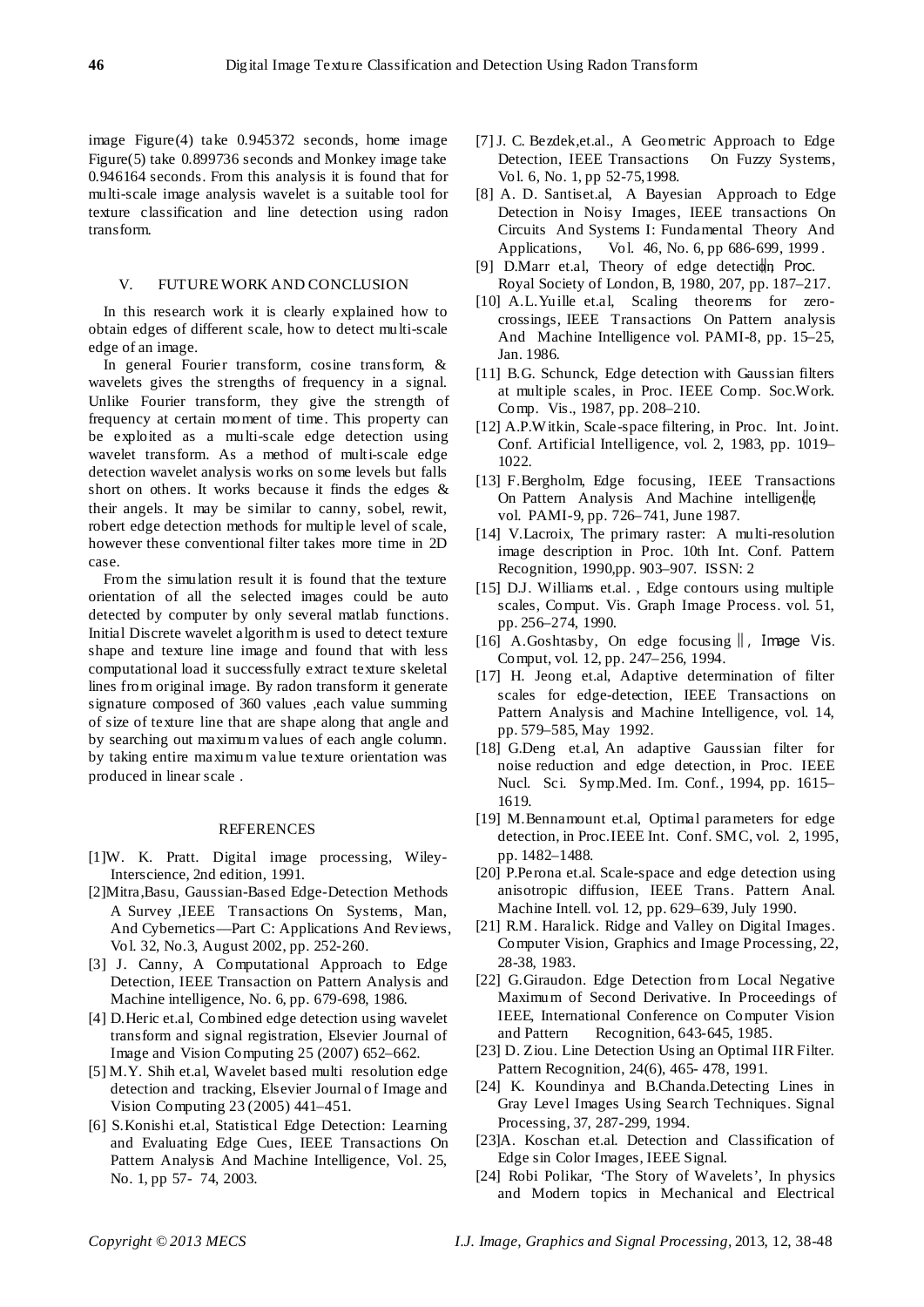Engineering (ed. N Mastorakis), 192-197, World Scientific and Eng. Society Press.

- [25] R R Coifman and D L Donoho, 'Translation Invariant De-noising', in A Antoniadis (editor): Wavelets and Statistics, Springer Verlag, 1995.
- [26] I Cohen, S Raz, and D Malah, 'Shift-invariant Wavelet Packet Bases', Proc. ICASSP-95,Detroit, MI, 1081-1084, 1995.
- [27] M C Morrone, and D C Burr, 'Feature Detection in Human Vision: A Phase Dependent Energy Model', Proc. R. Soc. Lond., B 235, 221, 1988.
- [28] A V Oppenheim, and J S Lim, 'The Importance of Phase in Signals', Proc. IEEE, 69, 529-541, 1981.
- [29] G P Lorenzetto, and P Kovesi, 'A Phase Based Image Comparison Technique',DICTA99, University of Western Australia, 1999.
- [30] J Driesen, and R Belmans, 'Time-Frequency Analysis in Power Measurement Using Complex Wavelets', IEEE Int. Sympo. on Cir. and Sys. (ISCAS2002), 681-684, 2002.
- [31]Asano,A. "Radon transformation and projection theorem", topic 5, lecture notes of subject pattern information processing, 2002 autumn semester.
- [32] Kupce, E., Freeman, R., "The Radon Transform: A New Scheme for Fast Multidimensional NMR", Concepts in Magnetic Resonance, Wiley Periodicals, Vol. 22,pp. 4-11, 2004.
- [33] J.Radon, The Radon Transform and Some of Its Applications ("trans-lation of radon's 1917 paper"), 1983.
- [34] H. Al-Yousefi and S. S. Udpa, "Recognition of arabic characters," IEEE Trans. Pattern Anal. Mach. Intell: vol. 14, no. 8, pp. 853–857, Aug.1992.
- [35]A. K. Jain, Fundamentals of Digital Image Processing. Upper Saddle River, NJ: Prentice- Hall, 1989.
- [36] J. L. C. Sanz, E. B. Hinkle, and A. K. Jain, Radon and Projection Trans-form-Based Computer Vision: Algorithms, a Pipeline Architecture, and Industrial Applications.New York: Springer-Verlag, 1988.
- [37] O.Al-Shaykh and J.Doherty,"Invariant image analysis based on radon transform and svd," IEEE Trans. Circuits Syst. II, Analog Digit. Signal Process. ,vol. 43, no. 2, pp. 123– 133, 1996.
- [38] Rafael C. Gonzalex, Richard E. Woods, Image Segmentation in the book titled Digital Image Processing Chapter 10,Page No>589-664,Second Edition.
- [39] Paulus, Color image processing: methods and applications in color image Segmentation Selected Techniques, chapter 5, pp.103-128, CRC Press, Boca Rato, Fla, USA, 2007.
- [40] D. Heric, and D. Zazula, Combined edge detection using wavelet transform and signal registration, Elsevier Journal of Image and Vision Computing 25 (2007) 652–662.
- [41] M. Y. Shih, D. C. Tseng, A wavelet based multi resolution edge detection and tracking, Elsevier, Journal of Image and Vision Computing 23 (2005) 441–451.

[42] Guangcan Liu, Zhouchen Lin , Senior Member, IEEE, and Yong Yu:Radon representation based feature descriptor for texture classification, IEEE Transactions On Image Processing, Vol. 18, No 5, May 2009.



**Satyabrata Sahu** is presently continuing as M-Tech Student in College of Engineering & Technology, Bhubaneswar. He received his Master degree from Biju Pattniak University. His research interest is in Digital Signal Processing, Digital Image Processing,

Computational Intelligence.



**Dr. Santosh Kumar Nanda** served as Director of Centre of Research, Development and Consultancy of Eastern Academy of Science & Technology (EAST). Completed his PhD from National Institute of Technology, Rourkela. His research

interests are Soft Computing, Artificial Intelligence, Image Processing, Prediction of machinery noise and vibration, Noise and vibration control, Mathematical modelling, Pattern Recognition. He has more than 50 research articles in reputed International Journals and International conferences etc. He is now Editor in Chief of International Journal of Logic and Computation (IJLP, CSC Journal Press, and Malaysia). He is now Editor of International Journal of Computer Application (IJCA), International Journal of Advancements in Computing Technology (IJACT), International Journal of Computer Applications (IJCA, Acta Press). International Journal of Open Problems in Computer Science and Mathematics (IJOPCM). Recently his name was selected for Editor in Chief for Asian Journal of Information Management, USA. In addition to this, his name was also selected for Regional Editor of International Journal of Applied Science, Regional Editor of International Journal of Artificial Intelligence, Regional Editor of International Research Journal of Information Technology and Regional Editor of Trends in Applied Science Research. Recently He is selected as Associate Editor of *International Journal of Intelligent Systems and Applications*, Hong Kong. He is now associate editor of *International Journal of Intelligent System, Hong Kong*. He is now editor-in-chief of prestigious journal International Journal of Engineering and Manufacturing(IJEM), Hongkong. He is also International Program Committee of 17<sup>th</sup> Online World Conference on Soft Computing in Industrial Applications (WSC17)  $2012,16^{th}$  Online World Conference on Soft Computing in Industrial Applications (WSC16) 2011 and 15<sup>th</sup> Online World Conference on Soft Computing in Industrial Applications (WSC15) 2010. He is now selected as International Program Committee of 2013 World Conference on Information Systems and